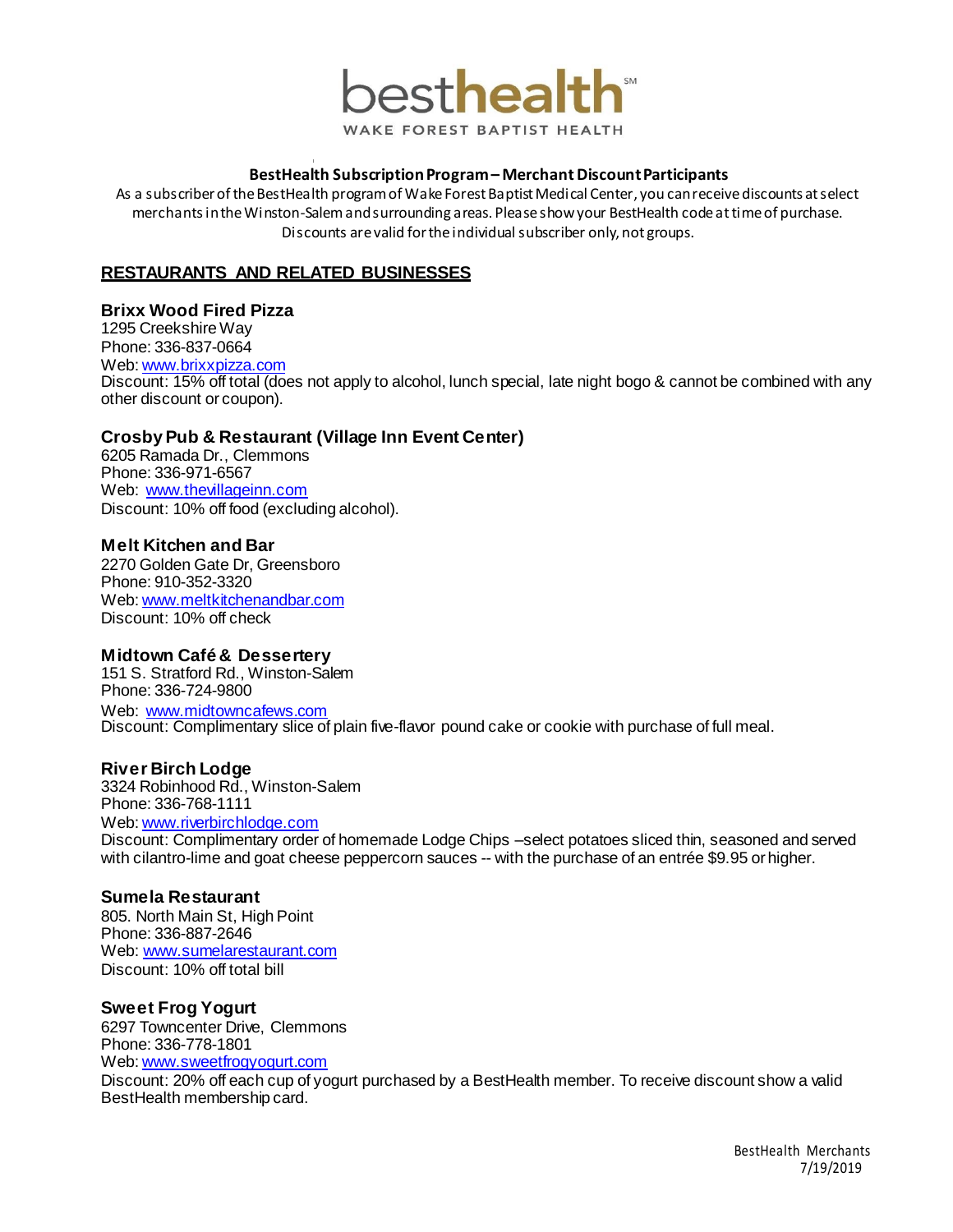# **TCBY Yogurt**

5038 Peters Creek Parkway, Winston-Salem Phone: 336-784-6101 Web: facebook.com/tcbywinston-salem Discount: 10% off your order not valid with any other offer.

### **Tokyo Japanese Steakhouse**

1111 Salisbury Ridge Rd., Winston-Salem Phone: 336-722-5009 Web: [www.tjsteakhouse.com](http://www.tjsteakhouse.com/) Discount: 10% off, Sunday through Thursday, holidays not included.

### **Wake Forest Baptist Health Food & NutritionServices**

Medical Center Boulevard, Winston-Salem Phone: (336) 713-3009 Discount: 20% discount at the Ardmore Cafeteria

## **FITNESS / WELLNESS**

### **Advocare**

Online store Phone: 336-481-9033 Web: [www.championsteam21.com](http://www.championsteam21.com/) Discount: Health and wellness – 20% on meal replacement shakes and Spark energy drinks.

### **BAM Nutrition**

200 N. Main Street, Lexington Phone: 336-843-4262 Web: [www.bamnutrition.weebly.com](http://www.bamnutrition.weebly.com/) Discount: Free meal – including meal replacement shake, herbal tea, and mango aloe. For first time visitors!

#### **Brittian Chiropractic Center**

205 S. Stratford Road, Suite L, Winston-Salem Phone: 336-293-8931 Web: [www.brittianchiropracticcenter.com](http://www.brittianchiropracticcenter.com/) Discount: Initial consultation with the doctors at no charge for BestHealth members.

#### **Triad Martial Arts**

160 Webb Way, Advance Phone: 336-486-6542 Web: [www.KIAdvance.net](http://www.kiadvance.net/) Discount: One week of free classes and 25% off of our regular rates.

## **Oak Valley Golf Club**

261 Oak Valley Blvd., Advance Phone: 336-940-2000 Web: [www.oakvalleygolfclub.com](http://www.oakvalleygolfclub.com/) Discount: November thru March: 2 pm play for \$29 - includes cart; April thru October: play for \$29 after 4 pm

### **Smiley's Golf and Learning Center**

2397 W Clemmonsville Road, Winston-Salem Phone: 336-765-7733 Web: [www.smileysgolf.net](http://www.smileysgolf.net/) Discount: BestHealth members 50% off launch monitor golf lesson. Full computer golf lesson with information emailed along with video.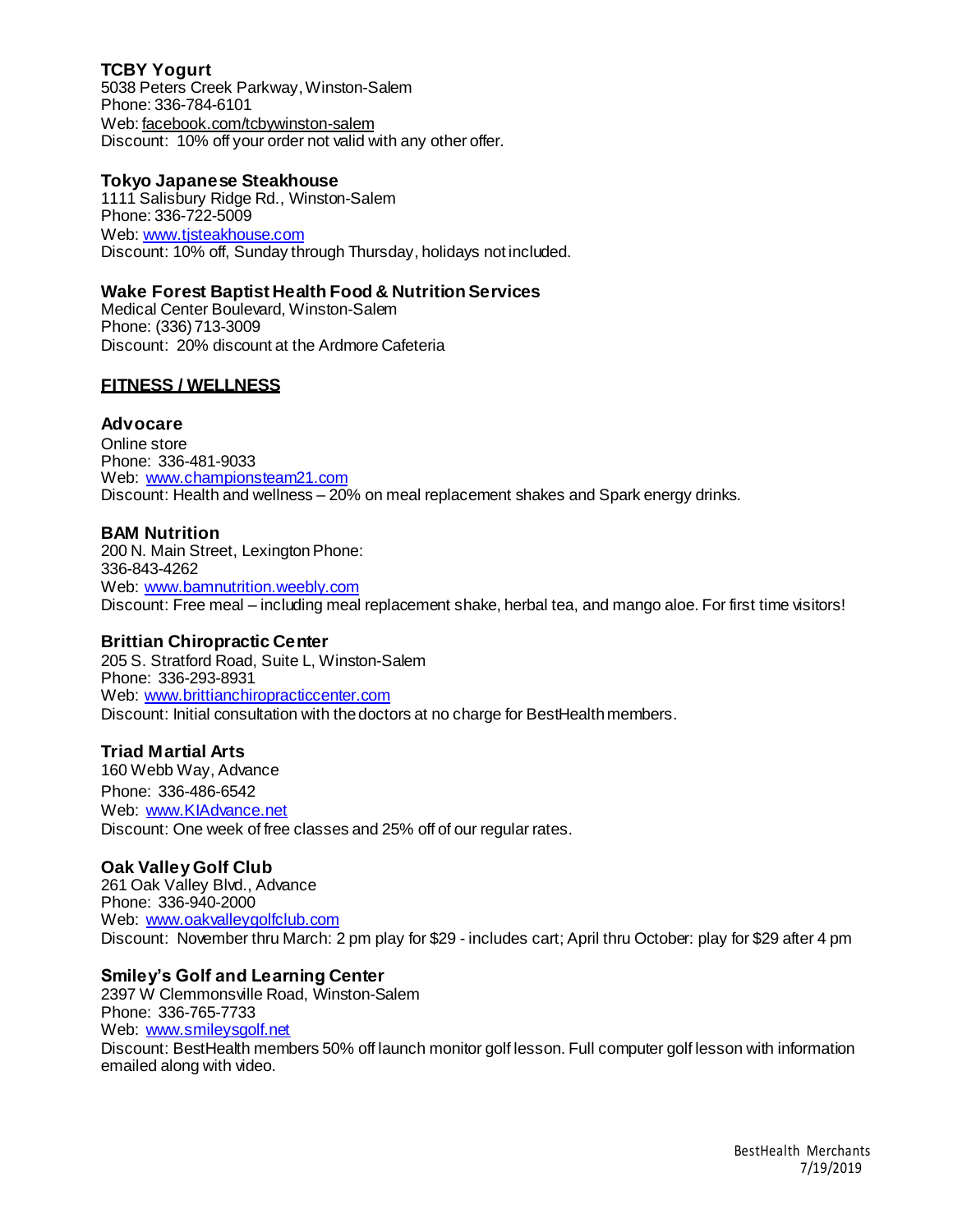# **Sunrise Yoga Studio**

6000 Meadowbrook Mall Ct., Suite 1, Clemmons Phone: 336-778-1233 Web: [www.sunriseyoga.net](http://www.sunriseyoga.net/) Discount: 10% off of a 6 class card that is \$84value.

### **Wake Forest Baptist Health AquaticProgram**

Medical Center Boulevard, Winston-Salem Phone: 336-713-8082 Web: [www.wakehealth.edu/Aquatic-Programs](http://www.wakehealth.edu/Aquatic-Programs) Discount: \$5.00 off of one month or 1 free visit.

### **Wet'n Wild Emerald Pointe**

3910 S. Holden Rd, Greensboro Phone: 336-852-9721 Web: [www.emeraldpointe.com](http://www.emeraldpointe.com/) Discount: Promo code **BESTHEALTH17** for up to 30% off Admission tickets

## **GIFTS & JEWELRY**

#### **Wingo's Fine Jewelry**

2503 Lewisville Clemmons Rd, Clemmons Phone: 336-766-8505 Web: [www.wingosfinejewelry.com](http://www.wingosfinejewelry.com/) Discount: free watch battery.

### **HOME**

#### **The Produce Box**

900 Withers Road, Raleigh Phone: 336-624-4291 Web: [www.theproducebox.com](http://www.theproducebox.com/) Discount: Use code TRIAL to try produce box for 1 week for a deferred membership fee

#### **Village Frame Shop**

409 West End Boulevard, Winston-Salem Phone: 336-724-6565 Discount: 10% off on custom framing and accessories.

#### **Prime Time Mobile Detailing**

PO Box 14972, Raleigh, NC Phone: 919-909-3835 Web[: www.Primetimemobiledetail.com](http://www.primetimemobiledetail.com/)  Discount: Save 40% off of Showtime or Primetime wash, please visit website for details.

#### **Sam's Club #8228**

930 Hanes Mall Blvd, Winston-Salem Phone: (336) 765-3590 Web[: www.samsclub.com/club/8228](http://www.samsclub.com/club/8228)

Discount: Receive \$20.00 off the first \$20.00 purchase for new membership. You will receive \$140.00 in instant savings for club membership. Receive \$240.00 for plus memberships. Renewal will receive instance savings. Must call (336) 765-1730 to schedule an outside sales appointment. This is not valid at the membership desk as a walk in.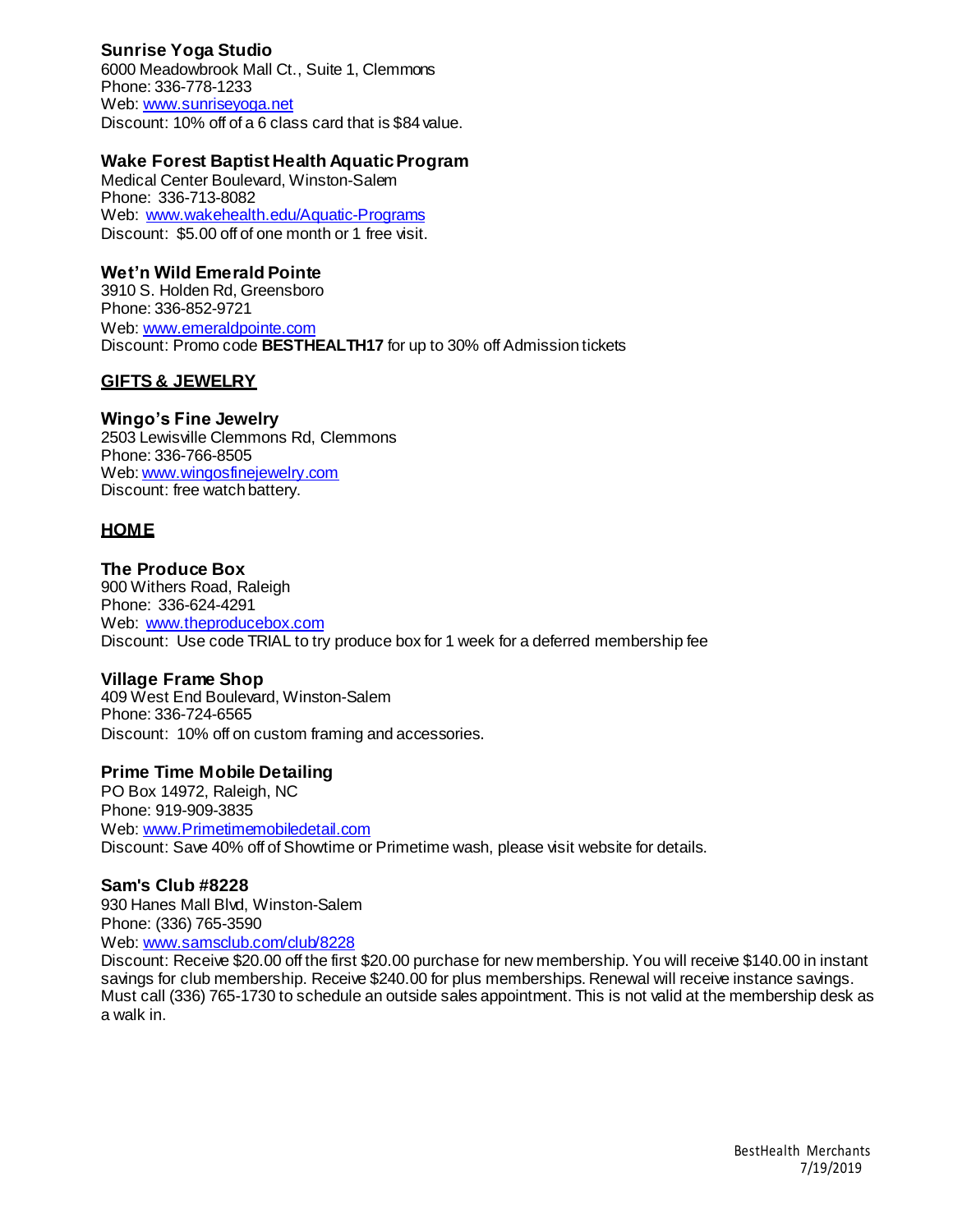### **PETS / BIRDING SUPPLIES**

#### **Reynolda Veterinary Hospital,P.A.**

2600 Reynolda Rd., Winston-Salem Phone: 336-725-9111 Web: [www.reynoldaveterinaryhospital.com](http://www.reynoldaveterinaryhospital.com/) Discount: 15% off your pet's initial visit.

### **Wild Birds Unlimited**

568 Hanes Mall Blvd., Winston-Salem Phone: 336-774-1906 Web: [http://winstonsalem.wbu.com](http://winstonsalem.wbu.com/) Discount: 20% off one item, excluding sale items.

### **SALONS / DAY SPAS / MASSAGE**

#### **Aeracura Salon** 101 A Reynolda Village, Winston-Salem Phone: 336-448-0792 Web: [www.aeracurasalon.com](http://www.aeracurasalon.com/) Discount: 15% off Aveda services with BestHealth membership card.

#### **Essential Balanced Bodywork**

2575 Old Glory Rd., Ste.500, Clemmons Phone: 336-918-9343 Web: [www.essentialbalancedbodywork.com](http://www.essentialbalancedbodywork.com/) Discount: \$10 off any service (Relaxation or Deep Tissue Massage, Structural Bodywork, Reflexology and Acutonics Sound Healing).

#### **HaiRoot Non-Surgical Hair Replacement Spa**

1505 Bearhollow Road, Greensboro Phone: 336-541-6963 Web: [http://HaiRoot.com](http://hairoot.com/) Discount: 10% off all scalp services and products. Excludes consultation and custom wigs (cannot be combined with other discounts).

#### **Halo Aveda Salon and Spa**

690 Jonestown Road, Suite 400E, Winston-Salem Phone: 336-893-9604 Web: [www.haloaveda.com](http://www.haloaveda.com/) Discount: 10% off all services. Standard rate of \$49/month for spa membership for BestHealthmembers.

#### **Michael Fields Salon & DaySpa**

3445 Robinhood Road, Ste. D, Winston-Salem Phone: 336-760-6066 Web: [www.michaelfieldsinc.com](http://www.michaelfieldsinc.com/) Discount: 10% off spa service.

#### **VanDavis Aveda Lifestyle Salon/Spa**

244 S. Stratford Road, Winston-Salem Phone: 336-761-1133 Web: [www.vandavisaveda.com](http://www.vandavisaveda.com/) Discount: 10% off on all services

#### **WFBH Facial Plastic and Reconstructive Surgery**

2341 Lewisville Clemmons Road Phone: 336-713-3265 Web: [www.wakehealth.edu/ENT/Facial-Plastic-and-Reconstructive-Surgery/corrective-skin-treatments.htm](http://www.wakehealth.edu/ENT/Facial-Plastic-and-Reconstructive-Surgery/corrective-skin-treatments.htm) Discount: 15% off esthetic services (Only includes services performed by esthetician. Excludes laser services)